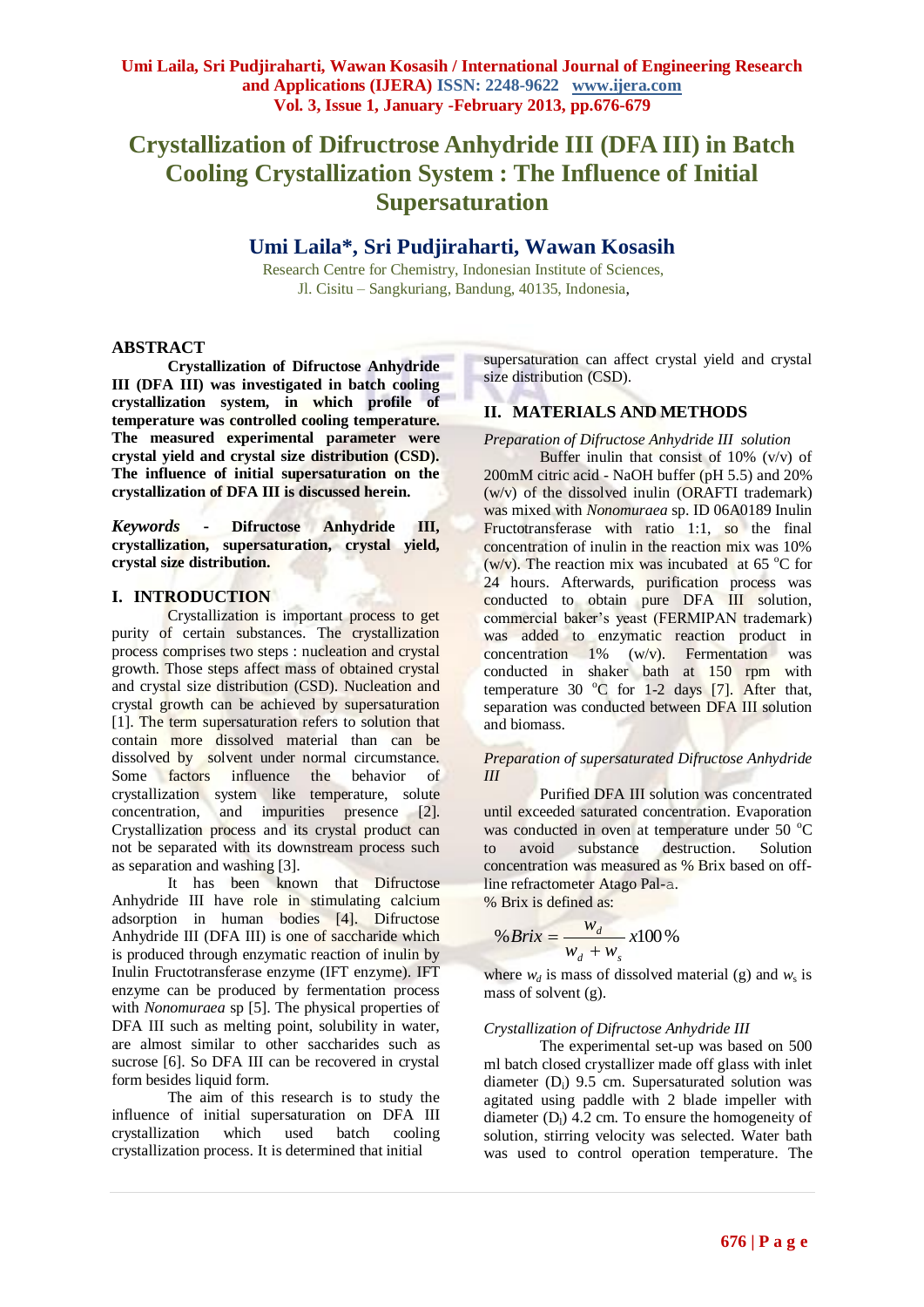## **Umi Laila, Sri Pudjiraharti, Wawan Kosasih / International Journal of Engineering Research and Applications (IJERA) ISSN: 2248-9622 www.ijera.com Vol. 3, Issue 1, January -February 2013, pp.676-679**

profile of operation temperature was controlled cooling temperature which was as follow :



**Fig 1.** Experimental temperature profile.

Little of seed crystal was added to solution just to accelerate of nucleation. After crystallization process was accomplished, massecuite and crystal were separated by vacuum filter. Afterward, filtered crystal was washed by amount of water to avoid agglomeration and stickiness among crystals and residue of massecuite. Eventually, crystal was dried in oven at  $40^{\circ}$ C prior further analysis.

#### *Analysis of Difructose Anhyride solution and DFA III crystal*

DFA III solution after purifying and obtained crystal of DFA III were analyzed by Thin Layer Chromatography (TLC). Mass of obtained crystal was used to determine crystal yield (%) which represent mass of obtained crystal from DFA III content in solution. Measurement and determination of crystal size was conducted by sieving method, US Standard Sieve Series ASTM was used with 14 mesh (1.19 mm), 60 mesh (250 mm), and  $170$  mesh  $(88 \text{ nm})$ .

#### *Definition of supersaturation*

Supersaturation can be defined in several ways, as the supersaturation ratio (S), the concentration driving force  $(DC)$ , and the relative supersaturation (s) [8]. The relevant relations are given as follow:

1

$$
S = \frac{C}{C_{eq}}
$$

$$
\Delta C = C - C_{eq}
$$

$$
\sigma = \frac{\Delta C}{C_{eq}} = S -
$$

where *C* and *Ceq* respectively represent the solution concentrations and equilibrium saturation at the given temperature, where :

$$
C = \frac{w_d}{w_s}
$$

Equilibrium saturation was obtained from Nagura et al. [9] which solubility at given temperature is defined :

Solubility =  $-0.00058 T^2 + 0.39T + 48.8$ 

where  $T$  is temperature ( $^{\circ}C$ ).

In this paper, supersaturation ratio is used to represent supersaturation.

## **III. RESULTS AND DISCUSSION**

*Thin Layer Chromatography (TLC) Analysis*

The Thin Layer Chromatography (TLC) of concentrated DFA III solution (60% Brix) before crystallization and crystal of DFA III are shown in figure 2.



**Fig 2**. TLC for (a) diluted DFA III (60% Brix) solution at concentration 4% (v/v) and 8 % (v/v), 1 and 2 respectively (b) dissolved crystal of DFA III at concentration  $2\%$  (w/v) and  $4\%$  (w/v), 1 and 2 respectively.

As can be seen from figure 2 (a) and (b), either DFA III solution or crystal of DFA III have just one spot, which is DFA III spot. It means that there is no impurities like others saccharides, such as fructose, sucrose, etc which their spot is located under DFA III spot. It means that crystallization conducted for one of substance which was not affected by those impurities presence.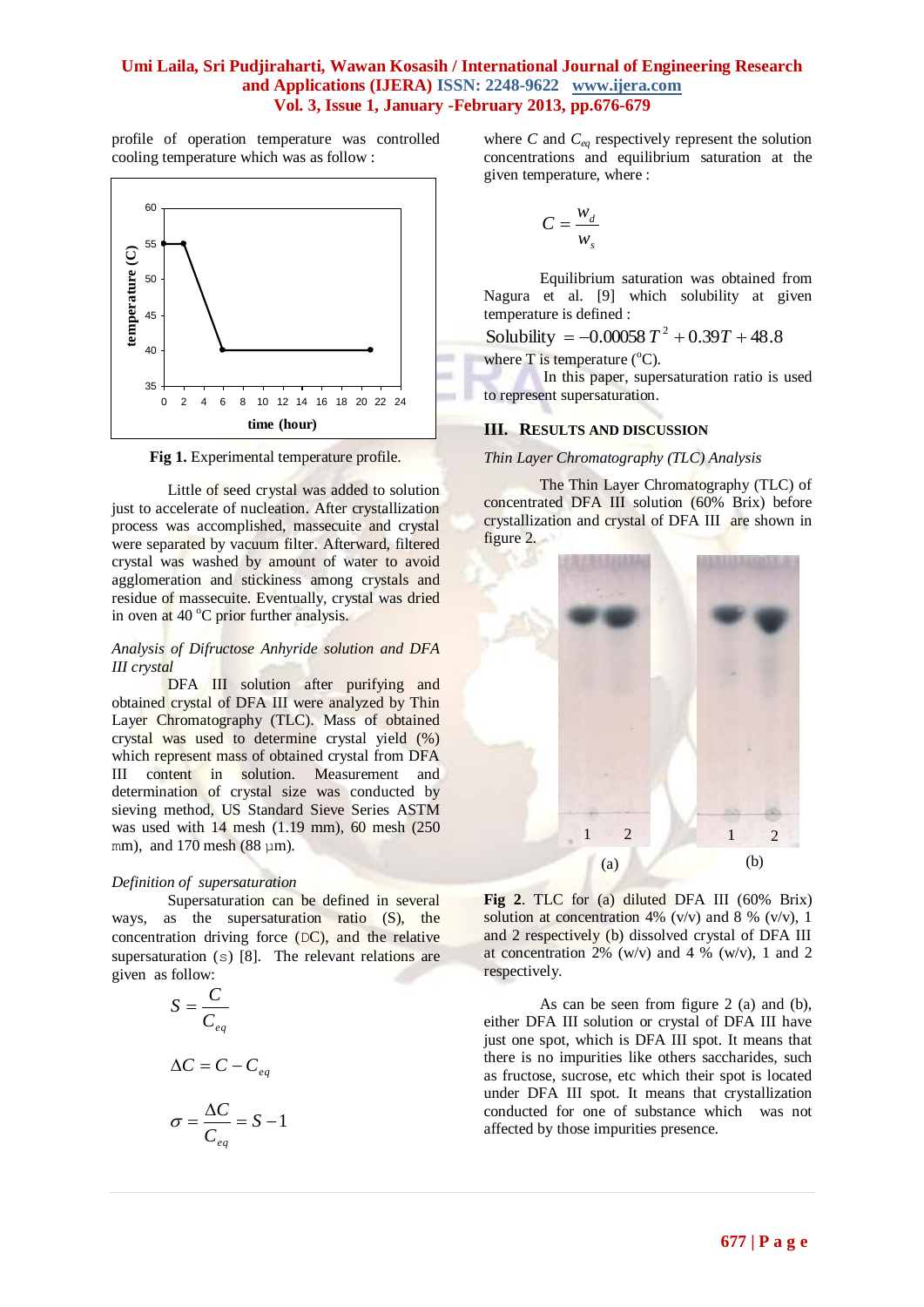## **Umi Laila, Sri Pudjiraharti, Wawan Kosasih / International Journal of Engineering Research and Applications (IJERA) ISSN: 2248-9622 www.ijera.com Vol. 3, Issue 1, January -February 2013, pp.676-679**

#### *The influence of initial supersaturation ratio*

Initial supersaturation gave significant effect to crystal yield which it can be seen in table 1.

|               | Table 1. Effect initial supersaturation ratio on |  |  |  |  |
|---------------|--------------------------------------------------|--|--|--|--|
| arratel riold |                                                  |  |  |  |  |

| crystal yield          |                   |  |  |  |
|------------------------|-------------------|--|--|--|
| <b>Initial</b>         |                   |  |  |  |
| <b>Supersaturation</b> | Crystal Yield (%) |  |  |  |
| Ratio (S)              |                   |  |  |  |
| 1.537                  | 21.0691           |  |  |  |
| 1.636                  | 29.8005           |  |  |  |
| 1.654                  | 31.3699           |  |  |  |
| 1.722                  | 37.7298           |  |  |  |
| 1.866                  | 31.3903           |  |  |  |
| 2.214                  | 24.1389           |  |  |  |
|                        |                   |  |  |  |

For more properly, it was shown in figure 3.



**Fig 3.** The influence of initial supersaturation ratio on crystal yield

As can be seen in table 1 and figure 3, initial supersaturation (S) 1.722 give highest crystal yield. The higher initial supersaturation, the more crystal yield that was obtained until it reached S (1.722). After that point, crystal yield decreased. Table 2 depict the influence of initial supersaturation ratio on crystal size distribution.

**Table 2.** Effect initial supersaturation ratio on crystal size distribution

| S     | mass<br>fraction<br>(w/w)<br>L > 1.19<br>mm | mass<br>fraction<br>(w/w)<br>$L = 1.19$<br>mm - 250<br>$\mu$ m | mass fraction<br>(w/w)<br>$L < 250 \mu m$ |
|-------|---------------------------------------------|----------------------------------------------------------------|-------------------------------------------|
| 1.537 | 63.46%                                      | 36.54%                                                         | $0.00\%$                                  |
| 1.636 | 46.66%                                      | 53.11%                                                         | 0.23%                                     |
| 1.654 | 22.05%                                      | 76.99%                                                         | 0.96%                                     |
| 1.722 | 65.81%                                      | 33.98%                                                         | 0.21%                                     |
| 1.866 | 6.33%                                       | 93.67%                                                         | $0.00\%$                                  |
| 2.214 | $0.00\%$                                    | 2.16%                                                          | 97.84%                                    |

Table 2 show that crystal size of DFA III was affected by initial supersaturation ratio (S). At lower S (1.537-1.722), formed crystal have high range in distribution, even the solution have tendency to form large crystal than that at higher S (1.866-2.214). It was might caused crystallization occurred at metastable zone, where it have tendency that nucleation rate was smaller than crystal growth rate. It is determined that after secondary nucleation formed because of seeding, the entire seed grew to be larger crystal. In contrast, at higher S (1.866- 2.214) the crystal distribution was more uniform and the form of crystal was smaller. It was occurred because phase of these supersaturated solution was in labile zone where spontaneous nucleation occured although unpresence of seeding. It means that nucleation rate was higher than crystal growth rate. But as we know in table 1 and figure 3, crystal yield obtained in these supersaturation was smaller. It was might because there was dowstream process role that were washing and separation in reducing the amount of obtained crystal. Influence of those process on crystal yield at lower S (1.537-1.722) was low because larger crystal have low resistant to those downstream process.

## **IV. CONCLUSION**

At lower initial supersaturation ratio (1.537-1.722), the formed crystal had tendency to have high range in distribution. At those supersaturation, the crystal yield was higher. Meanwhile, at higher initial supersaturation ratio (1.866-2.214), the crystal size was uniform in distribution and was smaller than that of lower supersaturation. But, at this region, the amount of crystal yield was lower. Study in kinetic of crystallization is needed to investigate optimum crystallization, and to investigate behaviour either crystal or supersaturation during crystallization.

## **ACKNOWLEDGMENTS**

This research was supported by Indonesian Government, especially Project of Ministry of Health Republic of Indonesia – Indonesian Institute of Science.

## **REFERENCES**

- [1] Ouiazzane, S., Messnaoui, B., Abderafi, S., Wouters, J., Bounahmidi, T., Estimation of sucrose crystallization kinetics from batch crystallizer data. *J. Crystal Growth. 310*, 2008, 798-803.
- [2] Faria, N., Feyo de Azevedo, S., Rocha, F.A., Pons, M.N., Modeling agglomeration degree in sucrose crystallization*, Chemical Engineering and Processing. 47*, 2008, 1666- 1677.
- [3] Markande, A., Nezzal A., Fitzpatrick, J.,